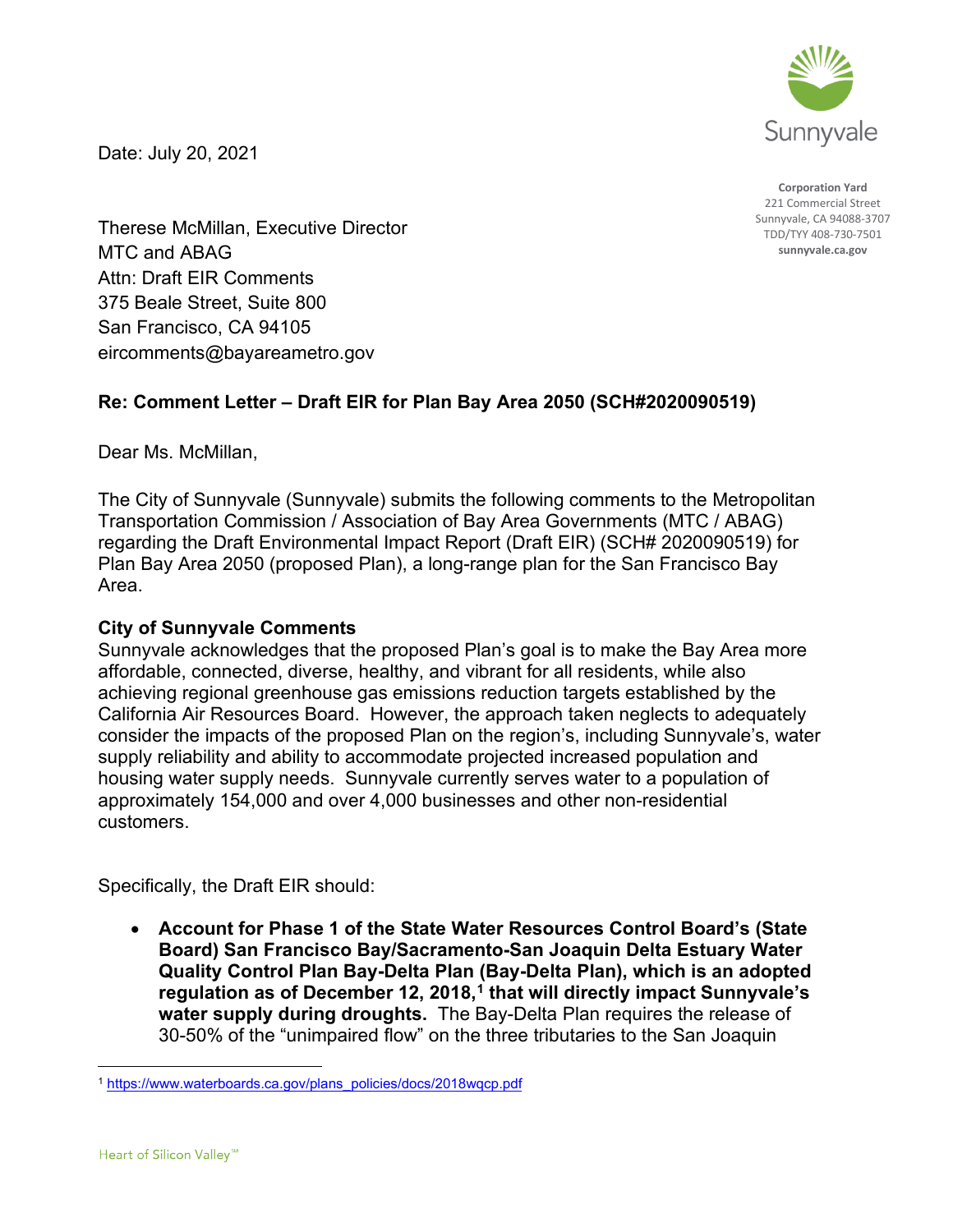July 16, 2021 Sunnyvale Comments to Draft EIR for Plan Bay Area 2050 MTC and ABAG Attn: Ms. Therese McMillan Page **2** of **4**



River from February through June, which will significantly impact water supply availability from the Tuolumne River and the San Francisco Regional Water System (RWS), where Sunnyvale receives over 50% of its potable water supply. The Draft EIR fails to account for the adopted Bay-Delta Plan, the resulting impacts, and adequacy of existing water supplies to accommodate planned growth and to meet Sunnyvale's customer needs during single and multiple dry years. As indicated on page 8-6 of the San Francisco Public Utility Commission's (SFPUC) 2020 Urban Water Management Plan (UWMP), analysis by the SFPUC, which operates the RWS, indicates that during single dry years, there would be system-wide shortages between 30% and 40%, and during multiple dry years, there would be shortages ranging from 30% to 49%.<sup>[2](#page-1-0)</sup>

- **Account for the requirements of re-licensing of the Don Pedro Reservoir on the Tuolumne River by the Federal Energy Regulatory Commission (FERC) (FERC Project Nos. 2299 and 14581) and associated Clean Water Act section 401 Water Quality Certification (WQC).** The re-licensing of the Don Pedro Reservoir by FERC may require additional water to be released from the reservoir for the preservation of aquatic species in the lower Tuolumne River, potentially affecting the dry year water supply yield of the RWS by reducing the balance of water stored in the water bank at Don Pedro Reservoir. The Final Environmental Impact Statement for the Don Pedro project was released by FERC on July 7, 2020 (FERC/EIS-0293F, July 2020).<sup>3</sup> On January 15, 2021, the State Board released the WQC for the Don Pedro project, which includes the 40% unimpaired flow objective from the Bay-Delta Plan amendment, as well as additional conditions that, if incorporated into FERC licenses would impact RWS water supplies.<sup>[4](#page-1-2)</sup> These related FERC regulatory requirements will reduce water supply availability during drought periods from the RWS, Sunnyvale's single source of potable water supply. The Draft EIR fails to account for these impacts and the adequacy (or not) of existing water supplies to accommodate planned growth and to meet Sunnyvale's customer needs during single and multiple dry years.
- **Evaluate, as part of the impact analysis, how Sunnyvale, as well as other BAWSCA member agencies, will respond to the water supply shortages**  resulting from implementation of the Bay-Delta Plan, the Don Pedro FERC relicensing, the WQC (e.g., increased groundwater pumping, increased use of

<span id="page-1-0"></span><sup>2</sup> SFPUC Adopted 2020 UWMP: [https://www.sfpuc.org/sites/default/files/programs/local-water/SFPUC\\_2020\\_UWMP](https://www.sfpuc.org/sites/default/files/programs/local-water/SFPUC_2020_UWMP2020_%20FINAL.pdf)  [2020\\_%20FINAL.pdf](https://www.sfpuc.org/sites/default/files/programs/local-water/SFPUC_2020_UWMP2020_%20FINAL.pdf)

<span id="page-1-1"></span><sup>3</sup> <https://elibrary.ferc.gov/eLibrary/idmws/common/OpenNat.asp?fileID=15576184>

<span id="page-1-2"></span><sup>&</sup>lt;sup>4</sup> [https://www.waterboards.ca.gov/docs/dplg\\_fwqc\\_complete\\_20210105.pdf](https://www.waterboards.ca.gov/docs/dplg_fwqc_complete_20210105.pdf)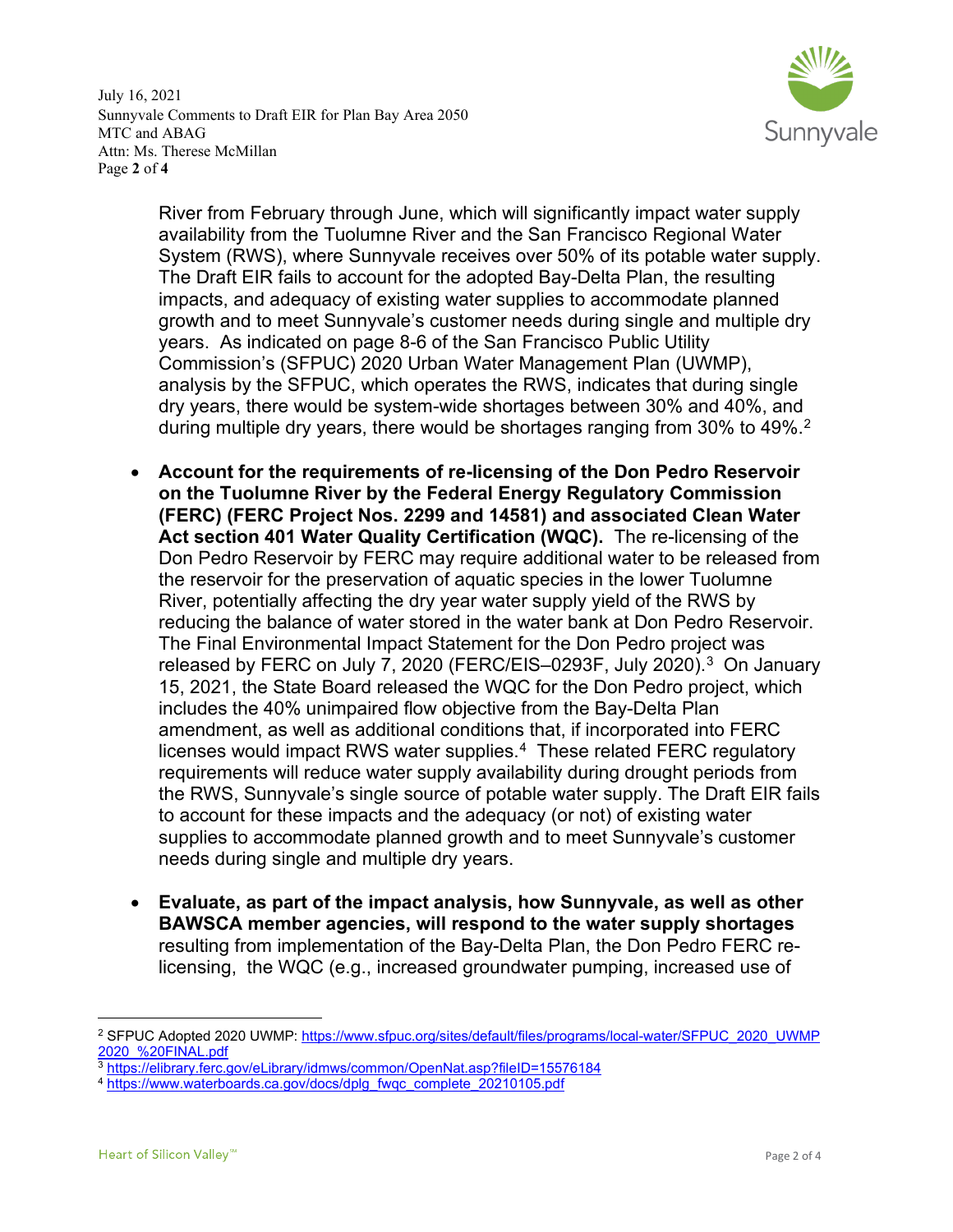July 16, 2021 Sunnyvale Comments to Draft EIR for Plan Bay Area 2050 MTC and ABAG Attn: Ms. Therese McMillan Page **3** of **4**



local surface water, tree deaths, displaced growth to areas with available water, etc.) and subsequent environmental impacts.

- **Reconsider the effectiveness of mitigation measures PUF-1 and PUF-2 to account for the water supply impacts resulting from the regulatory requirements of the Bay-Delta Plan, the Don Pedro FERC re-licensing, and the WQC.** The State Board intends to implement the Bay-Delta Plan in 2022. However, it is estimated that new (alternative) water supplies may take as long as 20 plus years to be in place, which will not be in time to address the water supply impacts resulting from the Bay-Delta Plan, the Don Pedro FERC relicensing, and the WQC.
- **Be updated to include the current information detailed in Sunnyvale's 2020 UWMP in the proposed Plan's water supply analysis.** The Draft EIR uses outdated information from Sunnyvale's 2015 UWMP. Sunnyvale's adopted 2020 UWMP can be found at https://sunnyvale.ca.gov/property/water/water.htm

As detailed in Sunnyvale's 2020 UWMP, note the following:

- As a wholesale customer of the SFPUC that purchases a little over 50% of its potable water supply from the RWS, water supply available to Sunnyvale under the adopted Bay-Delta Plan could be reduced by nearly 50% in the event of a multi-year drought.
- This significant cut to water supply would force Sunnyvale to take a number of significant actions. In addition to education and outreach and demand management incentives, Sunnyvale will impose and enforce severe water use restrictions and likely implement water allocations.

Sunnyvale is home to internationally known corporations that will likely be impacted resulting in substantial economic losses. Sunnyvale requests that these aforementioned impacts and inadequacies of the Draft EIR are addressed before any further consideration of EIR certification or Plan adoption.